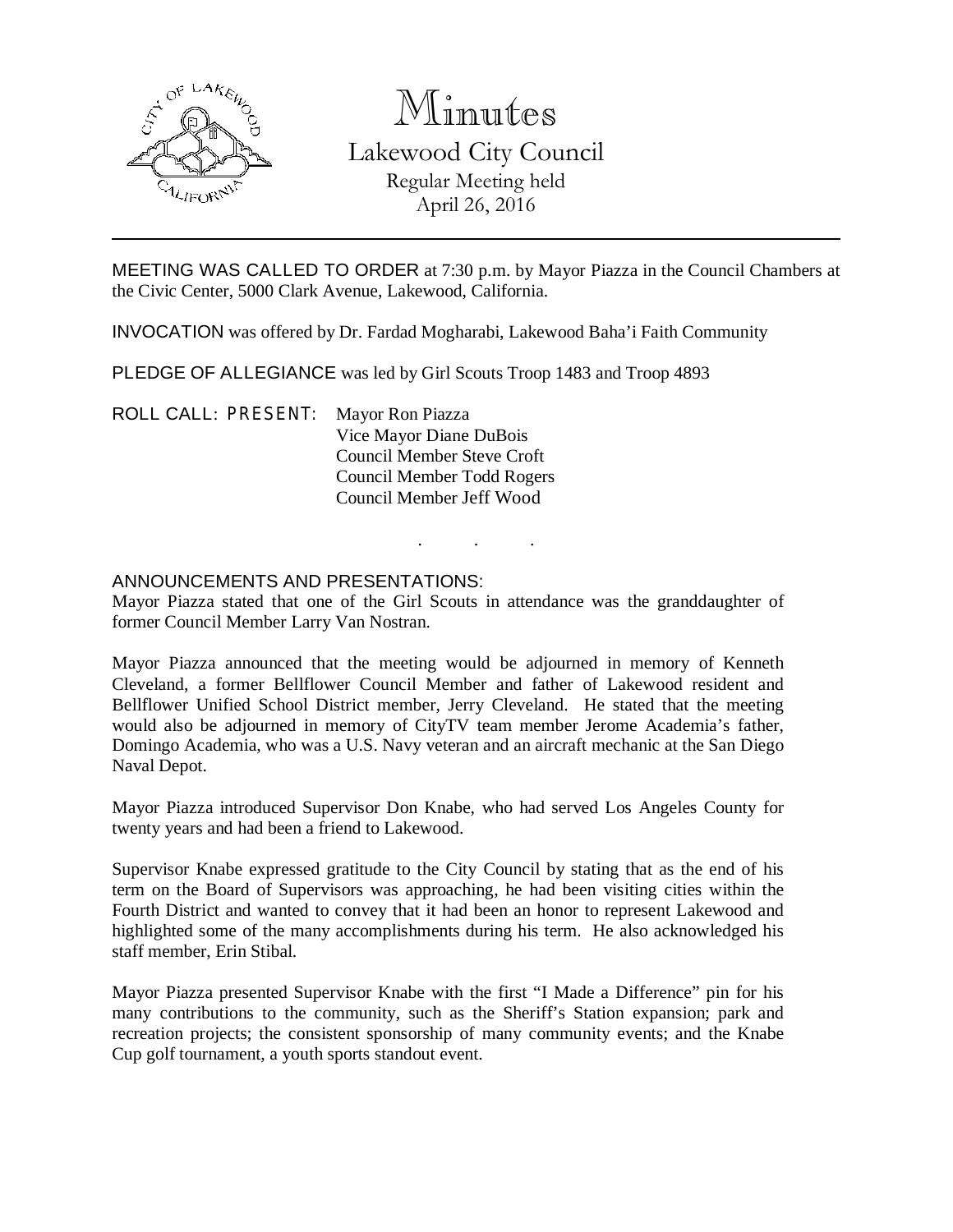City Council Minutes April 26, 2016 Page 2

# ANNOUNCEMENTS AND PRESENTATIONS: - Continued

Ruby Cure, President of the Los Cerritos District of the California Federation of Women's Clubs, expressed gratitude for Supervisor Knabe's many accomplishments and presented him with a \$200 check in support of the Baby Safe Surrender program, which prevents newborns from being abandoned and provides for their safe surrender at any hospital or fire station in Los Angeles County.

Sarah Ambrose, Community Manager at American Cancer Society, explained that Relay for Life was an event that gave people in communities the chance to celebrate the lives of those who battled cancer, to remember loved ones lost and to fight back against the disease. She encouraged participation in the 24-hour event which would be held on May 21st through May 22nd at Lakewood High School.

. . .

### ROUTINE ITEMS:

Mayor Piazza stated that Routine Item 6 would be considered separately.

Council Member Wood requested that Routine Item 8 be considered separately.

COUNCIL MEMBER CROFT MOVED AND VICE MAYOR DUBOIS SECONDED TO APPROVE ROUTINE ITEMS 1 THROUGH 5, 7 AND 9-10.

- RI-1 Approval of Minutes of the Meetings held March 22, and April 12, 2016
- RI-2 Approval of Personnel Transactions
- RI-3 Approval of Registers of Demands
- RI-4 Approval of Monthly Report of Investment Transactions
- RI-5 Approval of Quarterly Schedule of Investments
- RI-7 RESOLUTION NO. 2016-16; A RESOLUTION OF THE CITY COUNCIL OF THE CITY OF LAKEWOOD RESCINDING RESOLUTIONS ESTABLISHING PHYSICALLY HANDICAPPED PERSONS DESIGNATED PARKING SPACES WITHIN THE CITY OF LAKEWOOD
- RI-9 Acceptance of Notice of Completion for Public Works Project No. 2015-2R, Palms Park Community Center Improvements, R Dependable Construction Inc.
- RI-10 Consideration to Request Change of City Alliance from the Southeast Los Angeles County Workforce Development Board to the Pacific Gateway Workforce Development Board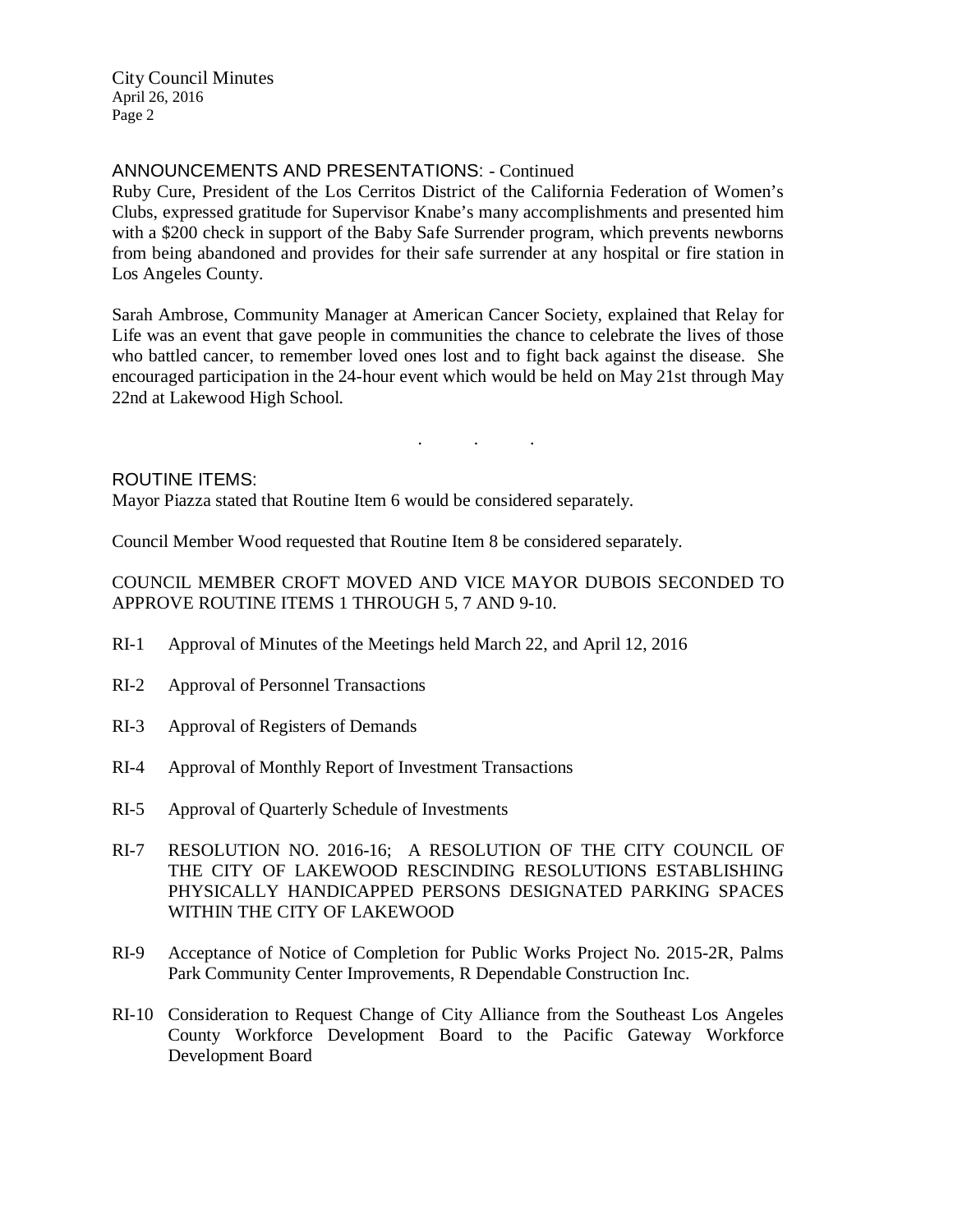City Council Minutes April 26, 2016 Page 3

ROUTINE ITEMS: - Continued UPON ROLL CALL VOTE, THE MOTION WAS APPROVED:

AYES: COUNCIL MEMBERS: Croft, DuBois, Rogers, Wood and Piazza NAYS: COUNCIL MEMBERS: None

RI-6 Consideration of Termination of Food Concession Agreement for Mayfair Park

Mayor Piazza explained that as a party to the concession agreement, the approval of which had occurred prior to his term on the City Council, he would recuse himself during consideration of the matter.

COUNCIL MEMBER CROFT MOVED AND COUNCIL MEMBER ROGERS SECONDED TO APPROVE THE TERMINATION OF THE FOOD CONCESSION AGREEMENT. UPON ROLL CALL VOTE, THE MOTION WAS APPROVED:

| AYES: | COUNCIL MEMBERS: Croft, DuBois, Rogers and Wood |
|-------|-------------------------------------------------|
|       | NAYS: COUNCIL MEMBERS: None                     |
|       | ABSENT: COUNCIL MEMBERS: Piazza                 |

RI-8 Approval of Nomination to Fill a Vacancy on the Workforce Development Board (WDB)

Council Member Wood commented that the City had been fortunate that there were civic-minded residents, such as Mark Dameron, who had come forward to express interest in serving on the Board to fill the vacancy created by the resignation of John Kelsall.

COUNCIL MEMBER WOOD MOVED AND COUNCIL MEMBER ROGERS SECONDED TO APPROVE THE NOMINATION OF MARK DAMERON TO THE WORKFORCE DEVELOPMENT BOARD. UPON ROLL CALL VOTE, THE MOTION WAS APPROVED:

AYES: COUNCIL MEMBERS: Croft, DuBois, Rogers, Wood and Piazza NAYS: COUNCIL MEMBERS: None

Alan Gafford addressed the City Council regarding his support of their action on Routine Item 10.

. . .

3.1 • APPROVAL OF APPOINTMENTS TO GOVERNMENTAL ASSOCIATIONS, ORGANIZATIONS & COMMITTEES

Mayor Piazza presented the list of appointments to governmental associations, organizations and committees.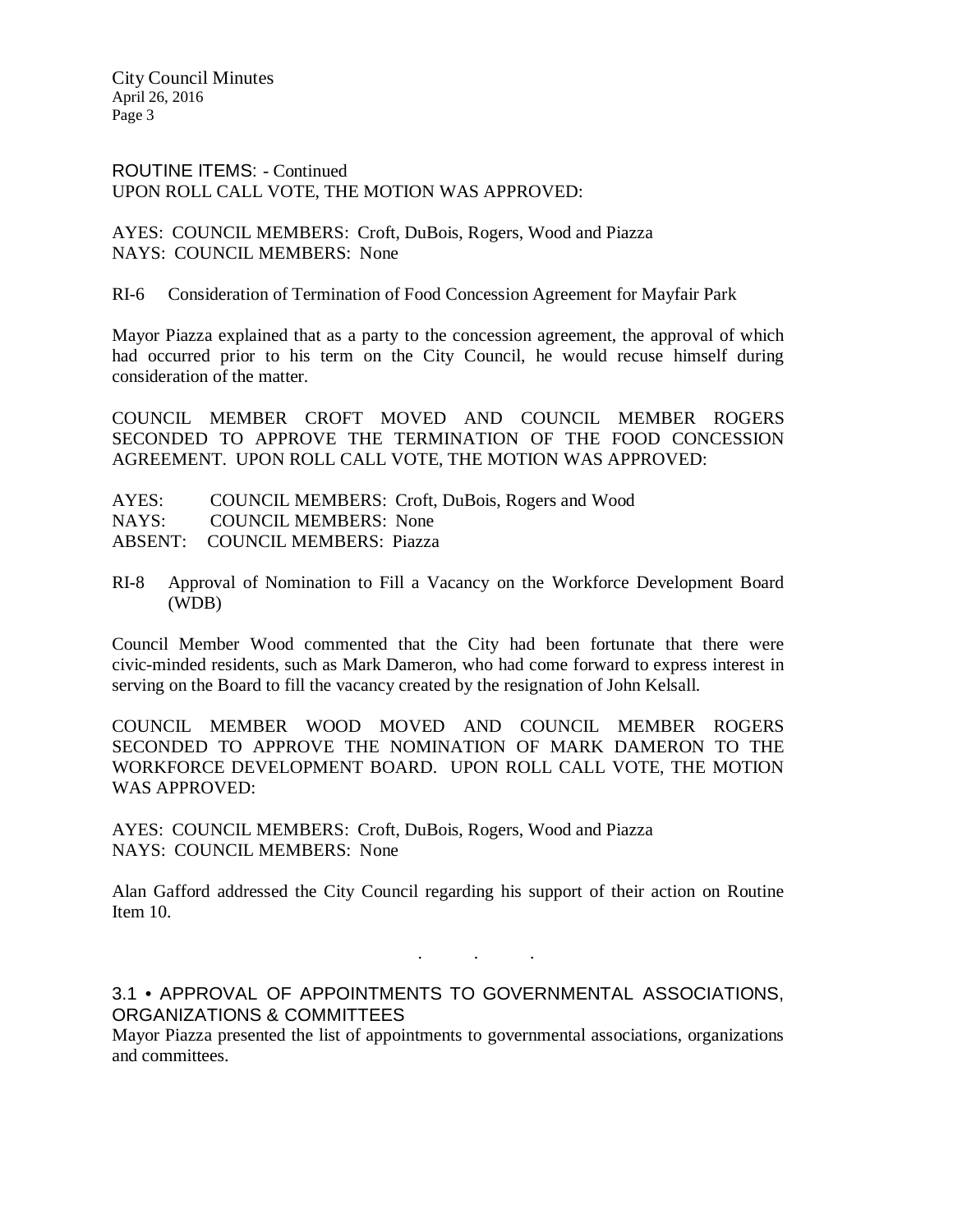# 3.1 • APPROVAL OF APPOINTMENTS TO GOVERNMENTAL ASSOCIATIONS, ORGANIZATIONS & COMMITTEES - Continued ORGANIZATIONAL APPOINTMENTS California Contract Cities Association Wood - Representative Piazza - Alternate California Joint Powers Insurance Authority Wood - Representative Croft - Alternate So. Calif. Association of Governments (SCAG) General Assembly DuBois - Representative Piazza - Alternate Gateway Cities COG Board DuBois - Representative Piazza - Alternate Greater Los Angeles County<br>Vector Control District Croft - Representative Job Training Partnership Act Wood - Policy Board SELACO WIB League of California Cities L.A. County Division Piazza - Representative Rogers - Alternate City Selection Committee Piazza - Representative Rogers - Alternate Annual League Conference - Representative - Alternate L.A. County Sanitation<br>District #3  $\&$  #19 Piazza - Representative DuBois - Alternate Southeast Water Coalition Rogers - Representative Croft - Alternate STANDING COMMITTEES Intergovernmental Relations Piazza - Chair DuBois - Member Lakewood Schools Rogers - Chair Croft - Member Environmental Management Wood - Chair Rogers - Member Public Safety Rogers - Chair Piazza - Member Park Development DuBois - Chair Wood - Member Water Resources Croft - Chair Piazza – Member Community Promotion Wood - Chair Piazza – Member

Economic Development Piazza – Chair Wood – Member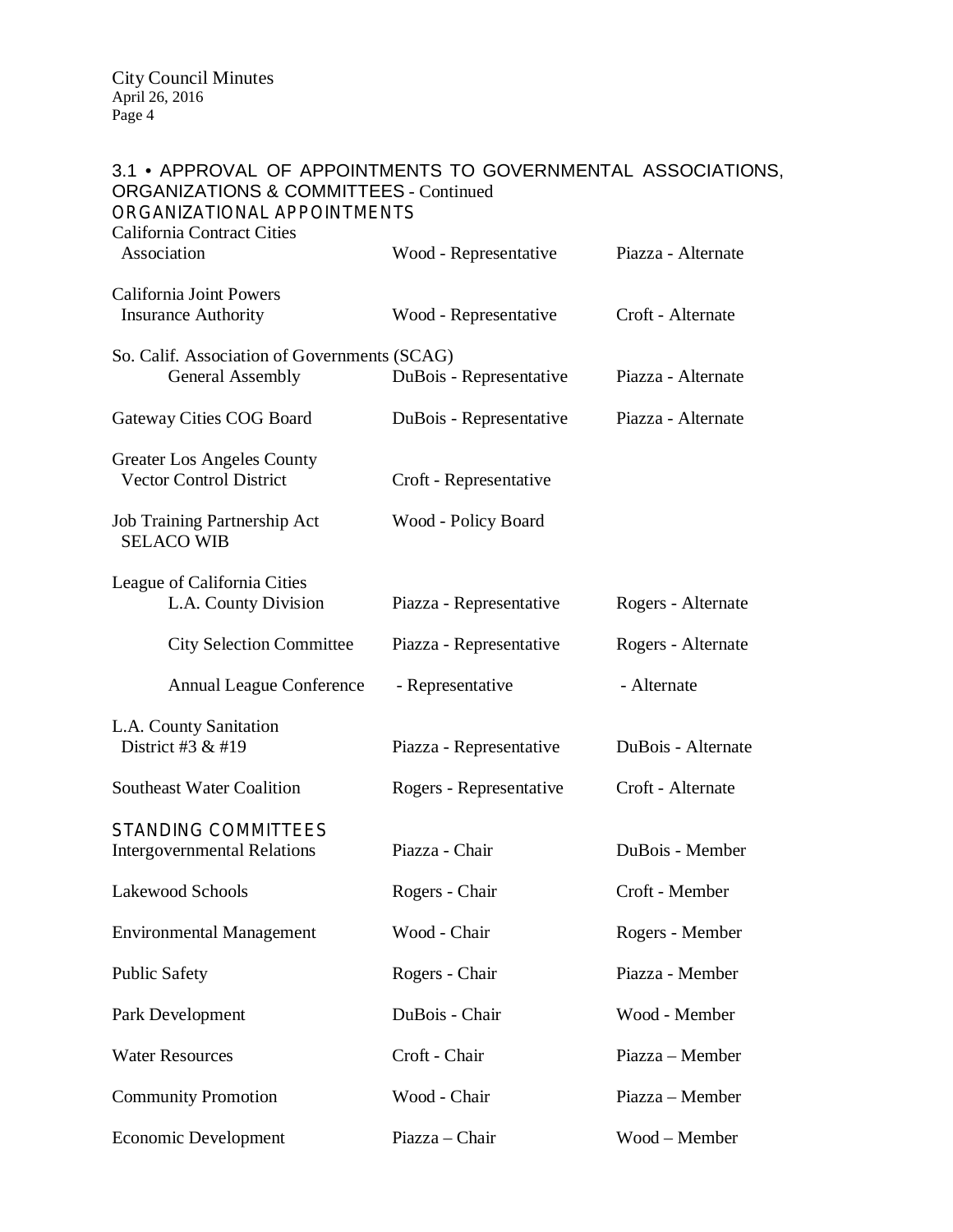3.1 • APPROVAL OF APPOINTMENTS TO GOVERNMENTAL ASSOCIATIONS, ORGANIZATIONS & COMMITTEES - Continued VICE MAYOR DUBOIS MOVED AND COUNCIL MEMBER ROGERS SECONDED TO APPROVE THE ORGANIZATIONAL APPOINTMENTS. UPON ROLL CALL VOTE, THE MOTION WAS APPROVED:

. . .

AYES: COUNCIL MEMBERS: Croft, DuBois, Rogers, Wood and Piazza NAYS: COUNCIL MEMBERS: None

# 3.2 • 2016 THE FIESTA PREVIEW

The Director of Recreation and Community Services, Lisa Litzinger, displayed slides and made a presentation based on the memo in the agenda. She stated that The Fiesta 2016 would be held from May 5th through May 8th, at Mayfair Park. She noted that after reviewing survey results and past evaluations from community groups and craft vendors, changes were being implemented, which included the branding of the event with a new logo to be used on promotional materials and event signage and adjusting the layout of the event. Features of the celebration included a welcome and flag ceremony; a children's cultural booth; a historical display; food booths; craft show display booths; amusement rides; and live entertainment. Free shuttle service would be available on Saturday to take advantage of parking at City Hall. She reported that the event would be kicked off by the El Comienzo luncheon, where the Pan American Association and the Rotary Club would award their annual scholarships.

Vice Mayor DuBois commended staff for their efforts and diligence in revitalizing an event that had been heavily attended in the past but had diminished over the years and stated she looked forward to the changes.

Ms. Litzinger confirmed for Council Member Wood that there would be seating available under the tent as well as in the bleachers to enjoy the concert.

Council Member Rogers commented that while there had been an updating and a re-branding of the event, there remained a historical connection to the residents who started the tradition.

. . .

# 3.3 • CONSIDERATION OF URBAN WATER MANAGEMENT PLAN 2015 UPDATE

Water Resources Director Jason Wen displayed slides and gave a brief presentation based on the report contained in the agenda by providing an update to the water conservation status. He highlighted the percentages of water use reduction both Statewide and in Lakewood; precipitation totals; the reservoir storage status and the local rainfall update.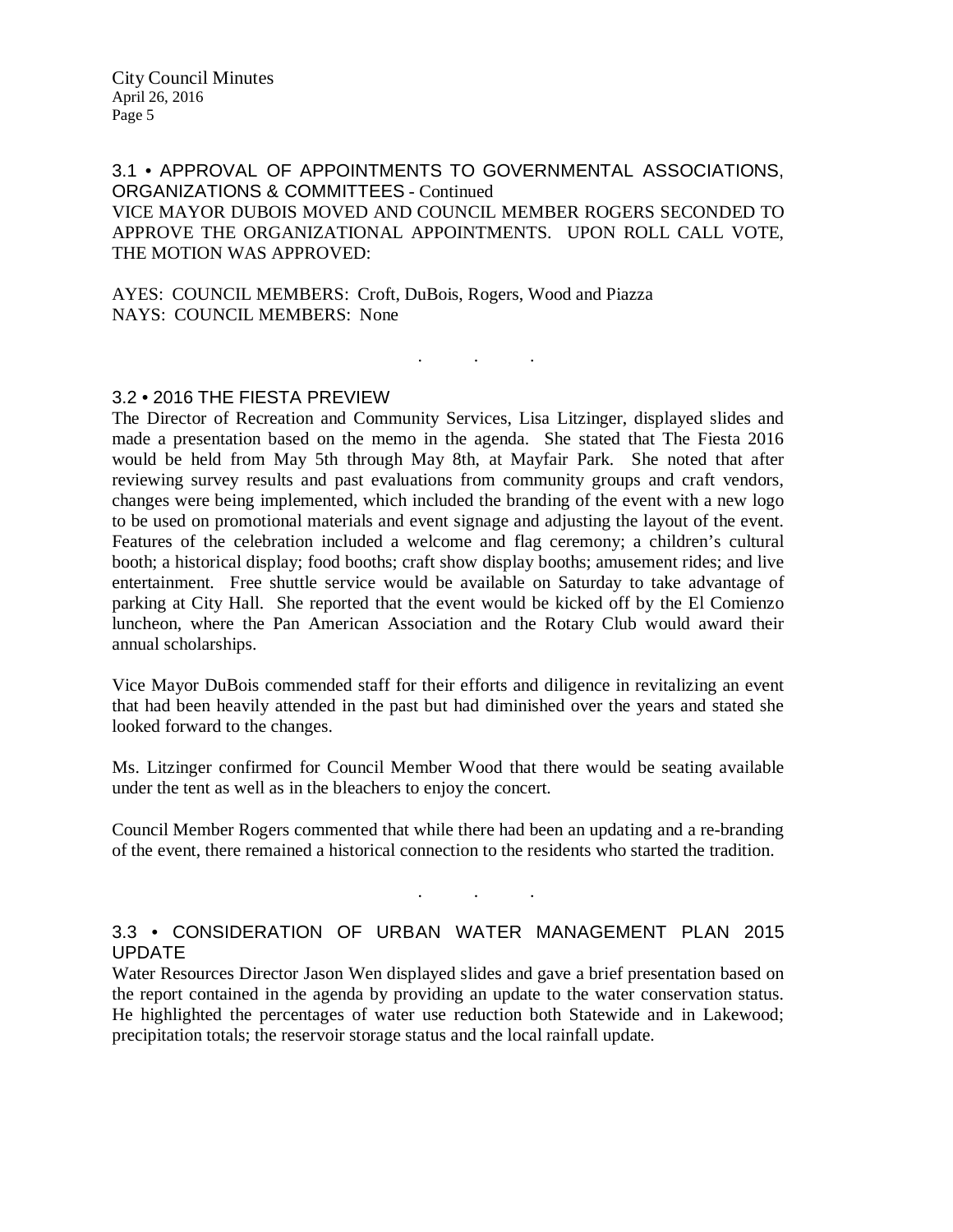## 3.3 • CONSIDERATION OF URBAN WATER MANAGEMENT PLAN 2015 UPDATE - Continued

Toyasha Sebbag, Water Administration Manager, reported that California State law required that an Urban Water Management Plan was developed and updated every five years. She briefly reviewed the elements of the Plan, including future water supply and demand projections, water conservation efforts, and a water shortage contingency plan. The plan also provided for a 2020 per capita water conservation goal. It was the recommendation of the Water Resources Committee that the City Council open the public comment period for the 2015 Urban Water Management Plan and set a public hearing for June 28, 2016.

Council Member Croft expressed appreciation to staff for providing the service of updating the Plan in-house and noting the worthwhile efforts of updating the plan, which resulted in having a safe and ample water supply through prudent management. He added that the Water Resources Committee would be discussing recommendations to allow for the easing of water restrictions and adjustments to the summer watering schedule.

Ms. Sebbag responded to Council Member Wood's inquiry regarding reclaimed water at Bolivar Park by stating that updated data would be incorporated during the sixty-day comment period.

Council Member Croft stated that the use of recycled water at Bolivar Park would not be considered a new source and that infiltration at that site would not reach the potable drinking level.

MAYOR PIAZZA MOVED TO OPEN THE PUBLIC COMMENT PERIOD FOR THE DRAFT 2015 URBAN WATER MANAGEMENT PLAN AND CONDUCT A PUBLIC HEARING ON JUNE 28, 2016. THERE BEING NO OBJECTION, IT WAS SO ORDERED.

# 3.4 • AUTHORIZATION OF UPGRADE TO ANNUAL CLOUD HOSTING OF CLASS REGISTRATION AND FACILITIES RESERVATION SYSTEM

. . .

Diane Perkin, Director of Administrative Services, presented a report based on the memo in the agenda and explained that the Recreation and Community Services Department and the IT Division had determined a need to upgrade the Class Registration and Facilities Reservation system to a cloud-based solution. She stated that the company that supported the application had stopped developing updates to the locally installed version of the software and that the cloud-based application would process credit card payments outside of the City's network thereby reducing the risk of potential fraud claims. She concluded by stating it was recommended that the City Council authorize the upgrade to the Annual Cloud Hosting Services from Active Network, LLC for an estimated annual cost of \$53,000.

Responding to Council Member Rogers' inquiry, Ms. Perkin stated that while the contract was being executed at this time, the funds would be available in the next fiscal year and included in the development of that budget.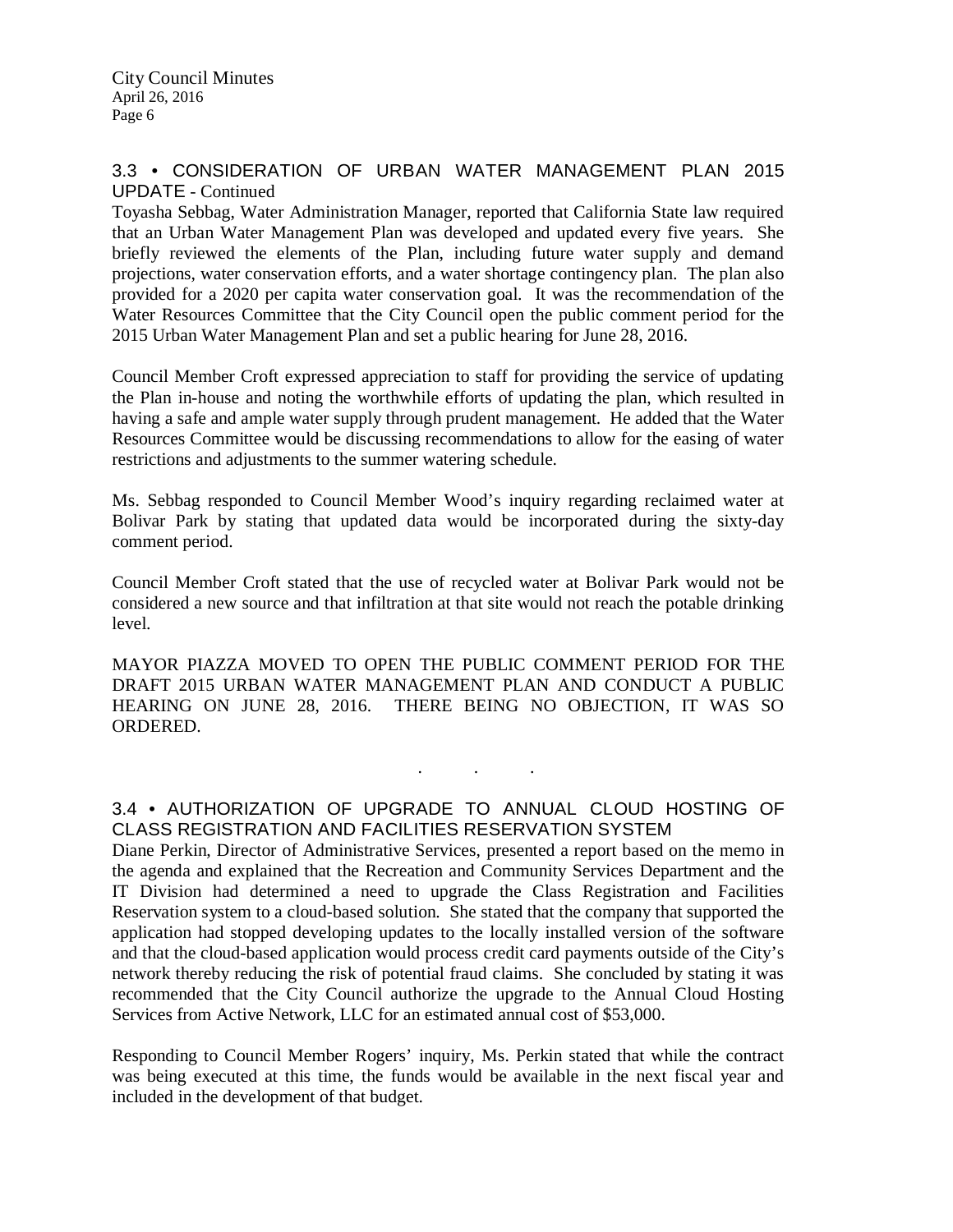3.4 • AUTHORIZATION OF UPGRADE TO ANNUAL CLOUD HOSTING OF CLASS REGISTRATION AND FACILITIES RESERVATION SYSTEM - Continued In response to a query from Council Member Wood, Ms. Perkin replied that the current system would not be upgraded but that any required training would be included in the cost.

Ms. Perkin responded to Council Member Croft's questions by stating that there would no longer be any impact to the current servers as it would now be a hosted solution.

COUNCIL MEMBER WOOD MOVED AND VICE MAYOR DUBOIS SECONDED TO AUTHORIZE THE UPGRADE TO THE ANNUAL CLOUD HOSTING SERVICES FROM ACTIVE NETWORK LLC. UPON ROLL CALL VOTE, THE MOTION WAS APPROVED:

AYES: COUNCIL MEMBERS: Croft, DuBois, Rogers, Wood and Piazza NAYS: COUNCIL MEMBERS: None

# 3.5 • AUTHORIZATION FOR THE PURCHASE OF 12.5% SODIUM HYPOCHLORITE AND HYDROCHLORIC ACID

. . .

The Director of Administrative Services presented a report based on the memo in the agenda and stated that stated five bids had been received for the supply and delivery of chemicals to McCormick and Mayfair pools. It was the recommendation of staff that the City Council authorize the purchase of swimming pool chemicals from the low bidder, Commercial Aquatic Services for a period of three years, with annual increases of five percent.

Responding to an inquiry from Council Member Croft, Public Works Director Lisa Rapp stated that the difference in the bid amounts had been due to the lower concentration of the solution in the low bidder's proposal, which would be better for the equipment.

VICE MAYOR DUBOIS MOVED AND COUNCIL MEMBER ROGERS SECONDED TO AUTHORIZE THE PURCHASE OF SWIMMING POOL CHEMICALS FROM COMMERCIAL AQUATIC SERVICES. UPON ROLL CALL VOTE, THE MOTION WAS APPROVED:

AYES: COUNCIL MEMBERS: Croft, DuBois, Rogers, Wood and Piazza NAYS: COUNCIL MEMBERS: None

SUCCESSOR AGENCY ACTIONS

1. Approval of Register of Demands COUNCIL MEMBER WOOD MOVED AND COUNCIL MEMBER ROGERS SECONDED TO APPROVE THE REGISTER OF DEMANDS. UPON ROLL CALL VOTE, THE MOTION WAS APPROVED:

. . .

AYES: COUNCIL MEMBERS: Croft, DuBois, Rogers, Wood and Piazza NAYS: COUNCIL MEMBERS: None